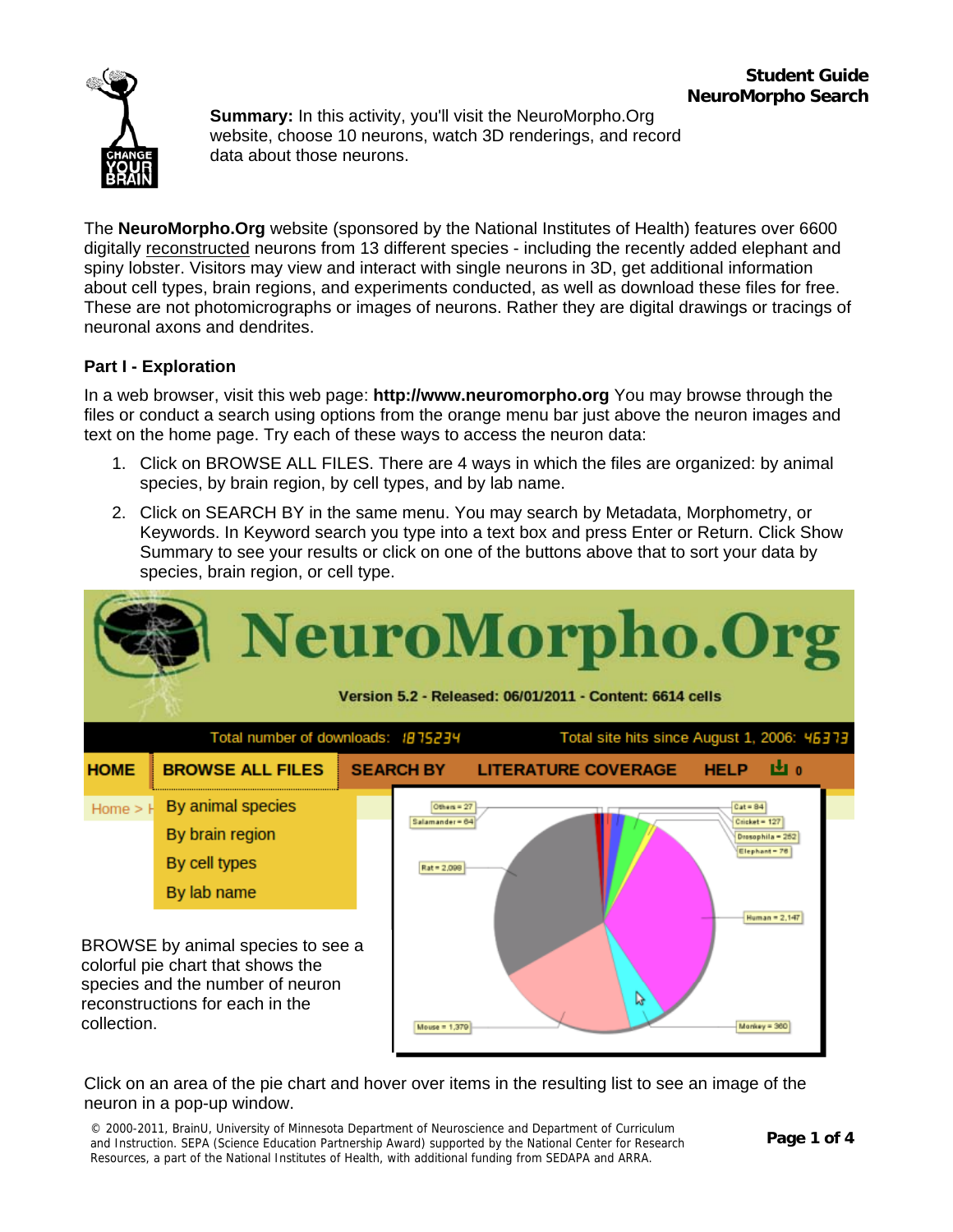## **NeuroMorpho.org Search Student Guide Student Guide**

| Monkey            | <b>Monkey</b>                                                         |                                      |                                                         |  |
|-------------------|-----------------------------------------------------------------------|--------------------------------------|---------------------------------------------------------|--|
| Gonzalez-Burgos   | <b>Wearne Hof</b><br><b>Cerebral cortex</b>                           |                                      | Colors are used to identify the<br>parts of the neuron: |  |
| Lewis             |                                                                       | <b>Pyramidal cell</b>                | white<br>soma                                           |  |
| Wearne Hof        | If you click on the file<br>name - for example,                       | cnic 001                             | gray<br>axon                                            |  |
| <b>Blowfly</b>    | cnic_045 - you'll get a<br>page of details and can                    | $C$ cnic 002                         | basal dendrite<br>green<br>apical dendrite<br>magenta   |  |
| Cat               | view the 3D animation.                                                | $C$ cnic 003<br>cnic 004             |                                                         |  |
| Cricket           | You may select several<br>by clicking on the                          | cnic 005                             | ×<br>Neuron Name : cnic_045                             |  |
| <b>Drosophila</b> | check boxes. Then<br>scroll to the bottom of<br>the page and get the  | cnic 006                             |                                                         |  |
| Elephant          | <b>SWC files for your</b><br>selected neurons.                        | cnic 038<br>cnic 039                 |                                                         |  |
| Guinea-pig        | If you want to continue                                               | cnic 040                             |                                                         |  |
| Human             | browsing, add your<br>selections to your<br>Download cart, When       | cnic 041<br>cnic 042                 |                                                         |  |
| Monkey            | you're done browsing,<br>select Download cart                         | cnic 043                             |                                                         |  |
| Mouse             | from the Browse All<br>Files menu, select all                         | cnic 044                             |                                                         |  |
| Rabbit            | or a subset of the files<br>and click on the Get<br>SWC files button. | cnic 045<br>$\mathbb{Z}$<br>cnic 046 |                                                         |  |
| Rat               |                                                                       | cnic 047                             |                                                         |  |

## **Part II - Data Collection and Recording**

When you find a neuron that you are interested in, click on the link and you'll get all the data associated with that neuron as well as the option to see the 3D animation.

Make a sketch of the neuron and record important information about it on the Neuron Data Table on page [4.](#page-3-0) Do this for 5-10 neurons you select. You may not want to keep all the data the website provides. If data were not reported for criteria on the chart, write **NA** in that section of the data table.

#### **Part III - Follow-up Questions**

- 1. How are all your neurons alike? How are they different?
- 2. Are all neurons the same size? Justify your answer with data.
- 3. Generalize about what makes the kind of neurons you chose special.
- 4. What features do all neurons have?
- 5. How can you recognize a drawing from a real neuron?
- 6. What structure(s) is/are missing from these tracings?
- 7. What else do you want to know about these neurons?
- 8. Why would scientists divide dendrites into basal ('at the base of the neuron') and apical ('at the top of the neuron')?

**ge 2 of 4** © 2000-2011, BrainU, University of Minnesota Department of Neuroscience and Department of Curriculum and Instruction. SEPA (Science Education Partnership Award) supported by the National Center for Research Resources, a part of the National Institutes of Health, with additional funding from SEDAPA and ARRA.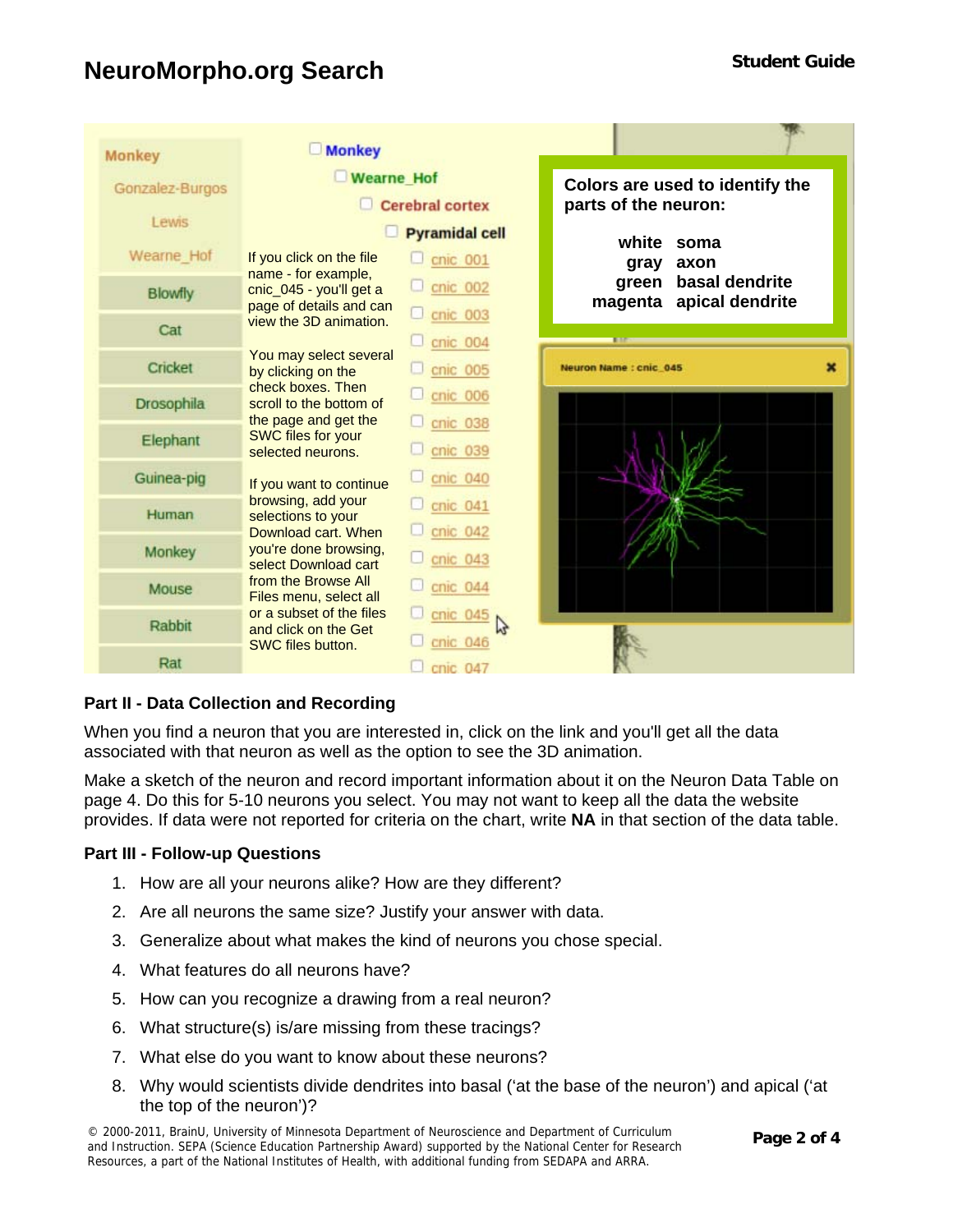# **NeuroMorpho.org Search Student Guide Student Guide**

9. Why would scientists want to count the number of stems, branches or bifurcations that a neuron has?

The NeuroMorpho.Org site has many more features than those included in this activity. Visit their FAQs (under HELP on the main menu or at [www.neuromorpho.org/neuroMorpho/myfaq.jsp](http://www.neuromorpho.org/neuroMorpho/myfaq.jsp)) for answers and to learn more about this terrific resource.